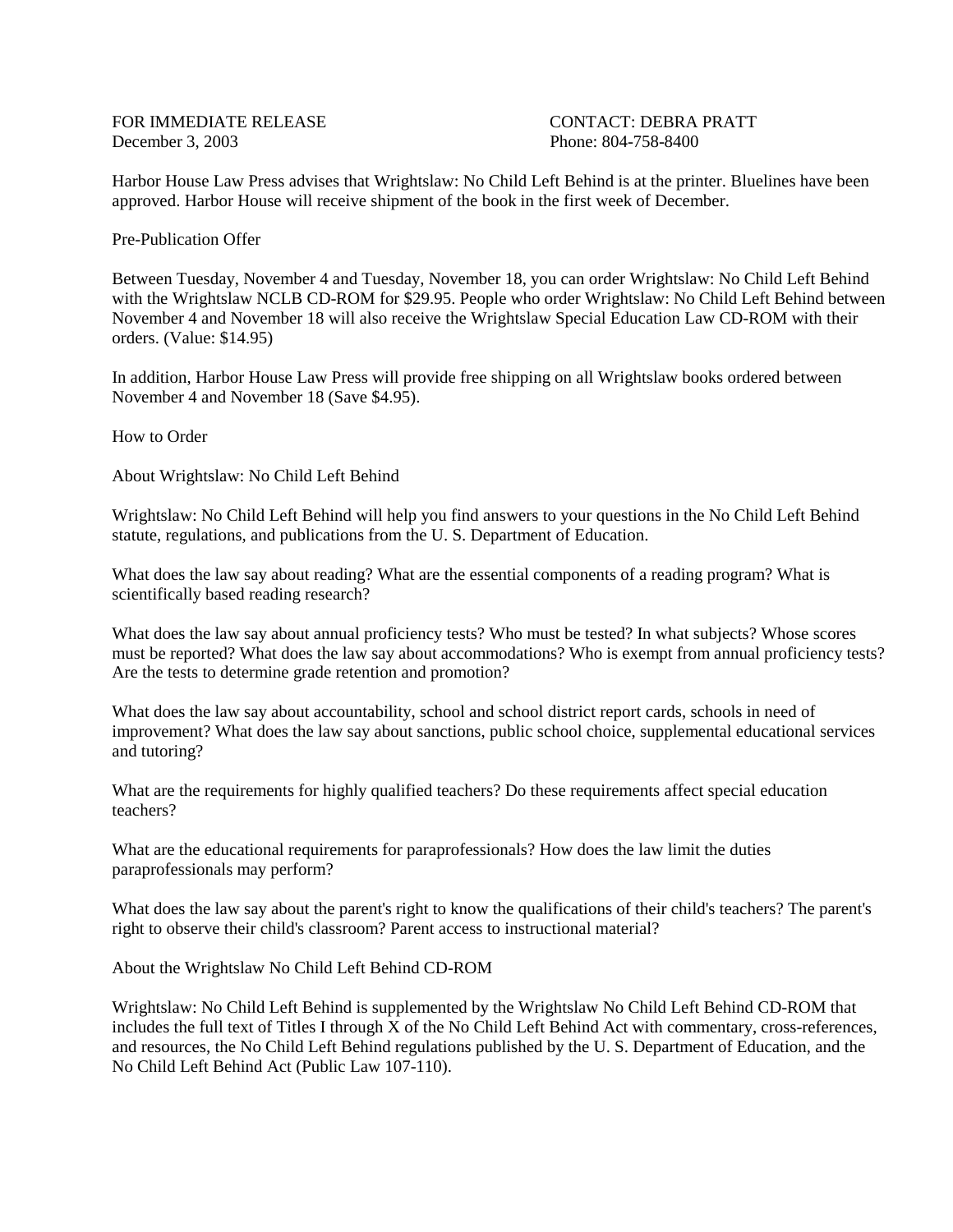The Wrightslaw No Child Left Behind CD-ROM also includes the No Child Left Behind Deskbook, No Child Left Behind: A Parent's Guide, A Toolkit for Teachers, and dozens of Guidance publications and Fact Sheets on key topics from the U. S. Department of Education.

Who Needs This Book?

Parents - You need to know your rights and responsibilities under the No Child Left Behind Act and how this law affects your child's education.

Teachers and school administrators - No Child Left Behind will have a profound impact on you and your job. You need to learn about mentoring, bonus pay, scholarships and fellowships for advanced certification, and the new teacher liability protections.

Educators in the private sector -You may decide to provide services as a supplemental educational service provider or apply for grants available for innovative programs.

Attorneys and lay advocates - You need to have quick access to the statutes, regulations, and guidance publications. In Wrightslaw: No Child Left Behind, your primary legal references are in one place.

Learn More about Wrightslaw: No Child Left Behind

To learn more about Wrightslaw: No Child Left Behind, download the Table of Contents, Introduction, and index, please visit the Wrightslaw: No Child Left Behind info page.

How To Order

To place an order in the Wrightslaw store, go to http://www.wrightslaw.com/store/index.html You can also use our toll-free fax number to order. Just download the order form, fill in the fields, and fax your order to 800-863-5348.

You may also order by mail. Download and print the order form. Send your order and your check or credit card information to Harbor House Law Press, P. O. Box 480, Hartfield, VA 23071.

Wrightslaw: No Child Left Behind is only available from Wrightslaw and Harbor House Law Press. The book will not be available from bookstores for several months.

To ensure that you get a copy of Wrightslaw: No Child Left Behind, order now! Harbor House will process orders on a first come, first served basis.

Need Lots of Books?

The Advocacy Challenge Discount Program is a 50% discount for individuals and groups who purchase boxes of books. If you are a special ed organization, parent group, teach an advocacy class, or engage in a similar venture, you may be eligible for the Advocacy Challenge Discount.

Early Reviews of Wrightslaw: No Child Left Behind

"Easy to read, incredibly informative – a 'must read' for all parents in America." — Dr. Elaine Holden, The Reading Foundation

"Incredible and right on the money! Gives me ammunition to help more parents and kids . . . inspires me and makes me feel like slaying windmills again. Another win for the kids!" — Fran Dobrowolski, advocate